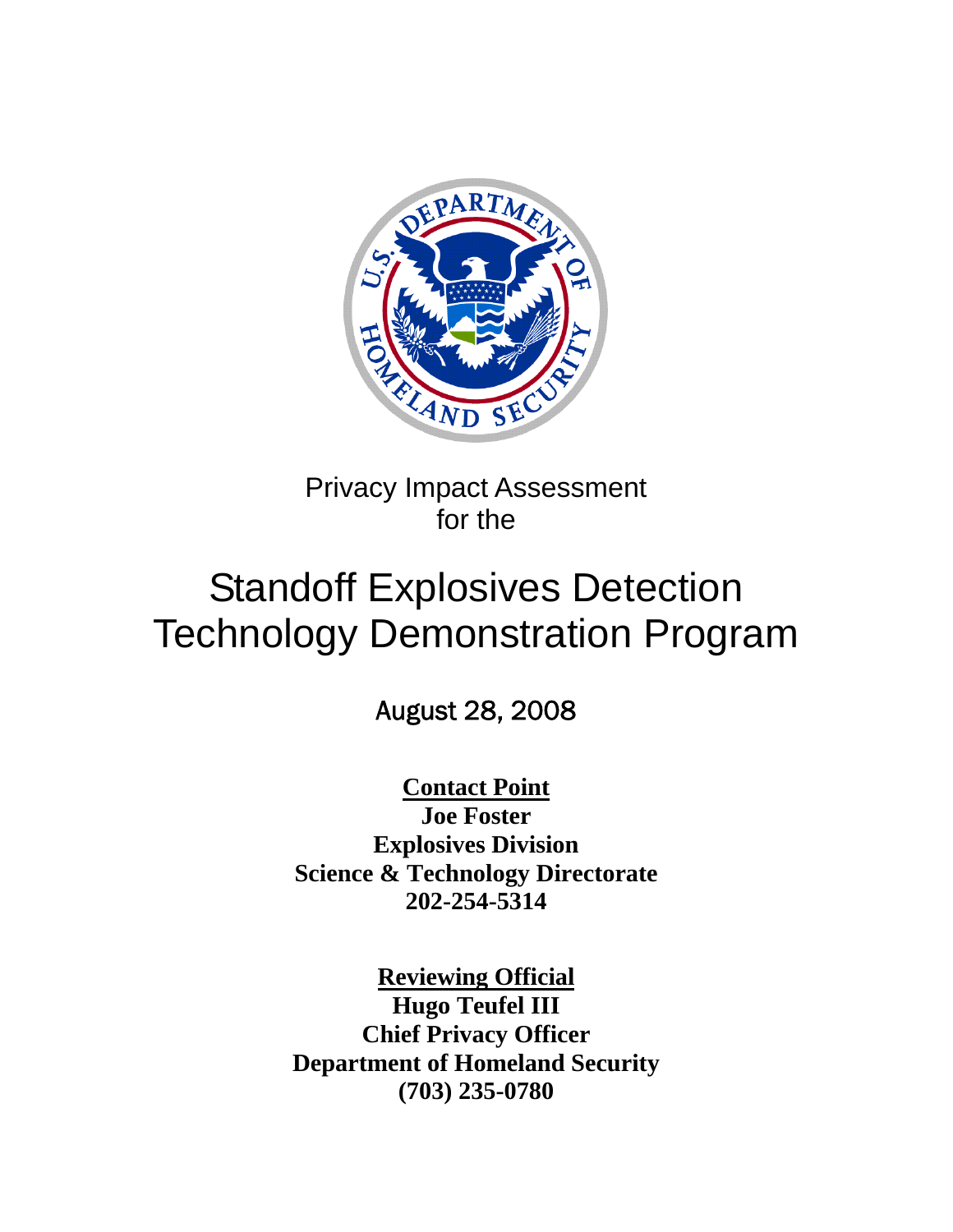

## **Abstract**

The DHS Science and Technology Directorate (S&T) initiated the Standoff Explosives Detection Technology Demonstration Program (SOTDP) in March 2007. This is a multi-year research and development program (through 2013) designed to accelerate the development of explosive countermeasures—standoff technologies, concept of operations (conops), and training to prevent explosive attacks at large public events such as conventions, concerts, sporting events, public celebrations, etc. The purpose of this program is to develop an integrated system of devices to improve security and public safety, while not impacting pedestrian traffic flow or violating personal freedoms and individual privacy. DHS S&T is sponsoring the SOTDP and associated demonstrations in a multi-year R&D initiative. S&T has a program management and oversight role in the project, which includes providing policy direction and input on program requirements. This PIA is being conducted because personally identifiable information will be collected during the R&D process.

### **Overview**

The SOTDP's predecessor program, the Rail Security Pilot was also focused on the development of the explosive countermeasures and was divided into two phases. Phase I, conducted in February 2006, did not require the collection of personally identifiable information (PII) and evaluated existing countermeasures using aviation security methods that could be implemented immediately. Phase I technologies included walk-through metal detectors and dual-energy X-ray machines that were modified for the rail threat basis (i.e., large amounts of metal typical of that found in suicide bomber vests and large quantities of explosives capable of damaging key infrastructure).

Phase II evaluated emerging technologies with varying technological maturity. Phase II activities occurred in several locations and the accompanying Privacy Impact Assessment (PIA) addressed the collective Phase II demonstration effort. The Rail Security Pilot evaluated over 14 different explosive detection technologies, and developed unique operating protocols and training curricula to minimize the burden of responding to an explosive attack on the rail sector. The RSP provided valuable insights as to the challenges of screening a mass transit subway station. To truly accelerate the development of a viable countermeasure architecture, S&T determined that a longer-term test and evaluation program focused on technology development, systems integration, conops improvements, and standards was needed.

As a result of the Rail Security Pilot, the SOTDP was established to initiate a multi-year field testing program to accelerate the development of promising standoff detection architectures.

The SOTDP uses National Planning Scenario 12 (NPS-12) as its threat planning basis. NPS-12 describes a multi-pronged, coordinated attack involving suicide bombers, vehicle-borne improvised explosive devices, and leave-behind bombs. Thus, the SOTDP is charged with developing the security architecture that could be deployed in response to a multi-threat NPS-12-like event. This security architecture will include standoff explosive detection technologies.

There are two general classes of standoff technologies: technologies that detect anomalies (such as a concealed object or large amounts of metal), and technologies that detect the chemical signature of explosives or their constituents. The near-term focus is on anomaly detection.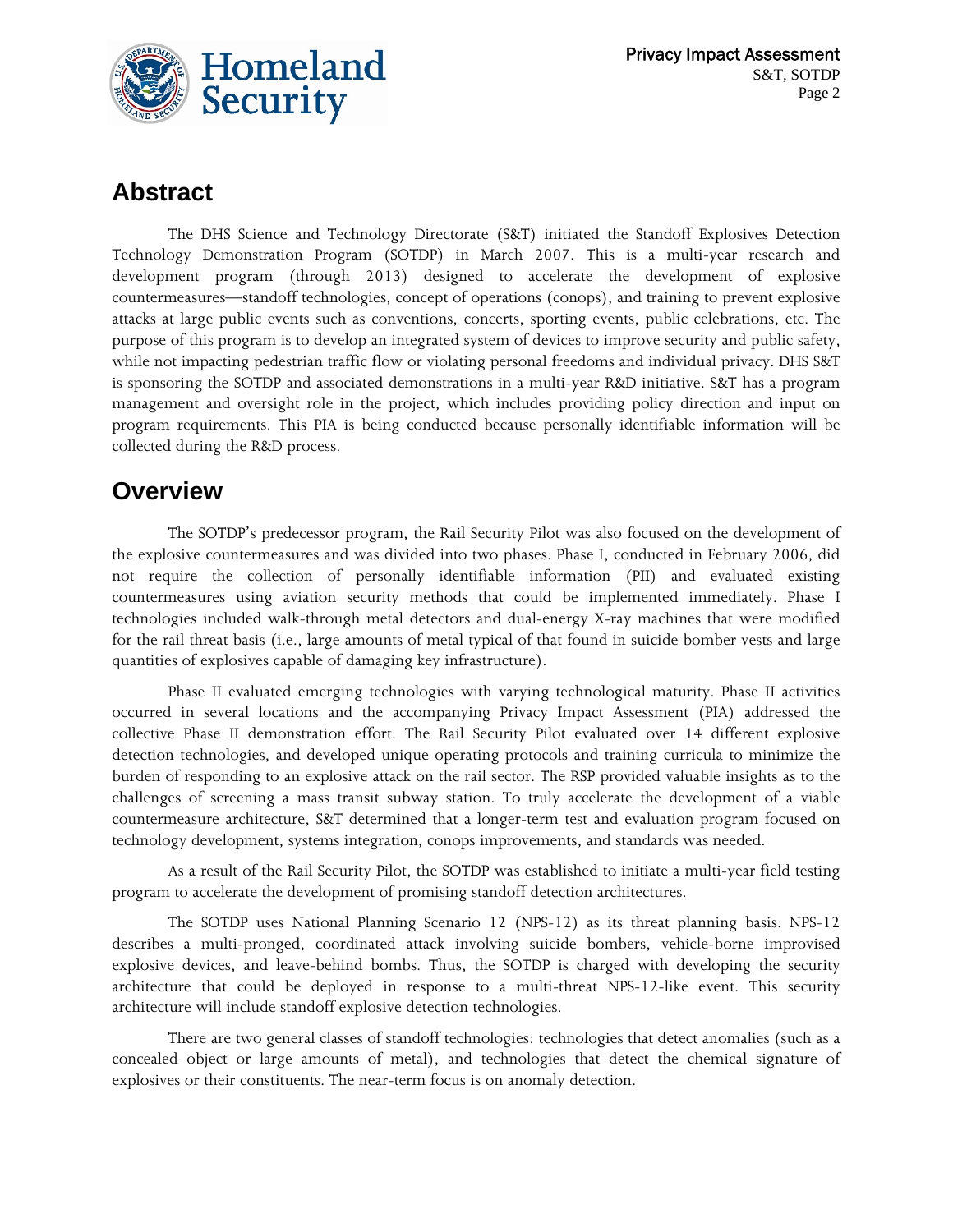

Prior to testing in the field, research organizations will conduct independent laboratory and/or field testing of the equipment to evaluate sensor performance and readiness for deployment at a public event such as a hockey game. In fact, other government agencies have already conducted similar tests including: Technical Support Working Group, Joint Improvised Explosive Device Defeat Organization, Night Vision Laboratory. This layered approach to testing ensures that before the technology is tested publicly, all prerequisite issues have been addressed and the only outstanding issues are those which can only be addressed through public testing.

Upon successful laboratory testing, S&T plans to conduct field demonstrations of promising standoff technologies over the course of the program. If necessary, limited-scale outdoor "readiness testing" will be conducted at the Pacific Northwest National Laboratory (PNNL) in Richland, Washington prior to field testing to obtain initial indications of sensor and system performance in an operationally relevant environment. In a number of cases, the sensors have been tested outdoors under prototypic conditions, thereby eliminating the need for this type of testing.

Once a technology has been determined to be ready for field testing, demonstration of the actual proposed countermeasure (e.g., combinations of technologies) will be conducted at actual public events because factors such as crowd diversity (e.g., body type), crowd behavior, quantity of subjects, and integration with an existing business process cannot adequately be captured in a lab/campus environment.

PNNL has approached and has negotiated an agreement with a local 6,000-seat venue (the Toyota Center located in Kennewick, Washington) to serve as a long-term testbed for the project. It is expected that demonstrations of standoff technologies would be conducted approximately twice per year. Additional field demonstrations may also be conducted at other venues to address differences in venue size, people flow, and operations. The combination of PNNL and the Toyota Center provides DHS with exceptional testing flexibility.

The SODTP team includes the Department of Homeland Security's Explosives Division (Science and Technology Directorate), Pacific Northwest National Laboratory, MITRE, and subsequent technology vendors. DHS S&T will not operate the equipment being tested (the equipment will be operated by the Kennewick Police Department (KPD) with supervision from SOTDP researchers), but will observe the demonstrations and will have access to and own all the data collected. Pacific Northwest National Laboratory (PNNL) will serve as the technical prime contractor for the SOTDP. PNNL's role includes architecture development, facility logistics, technology maturation and acquisition, deployment of overall systems, operator training, testing, data evaluation, and reporting. PNNL and/or their equipment vendors will be onsite for all demonstrations to train operators, provide assistance during operations, and troubleshoot equipment. PNNL will store data for DHS S&T, but will not own the data. MITRE will provide system integration and analysis. Throughout this document, the term "SOTDP research team" refers to DHS S&T program management and PNNL and MITRE technical experts. Vendors will provide screening technologies for testing in the SOTDP. Vendors will contribute to the architecture design and provide training and technical assistance. Vendors will temporarily have access to raw data collected during demonstrations, but only that information that relates to the vendor's technology.

The SOTDP is charged with making progress in the following areas over the course of its sevenyear life: increased technical functionality, increased systems integration, improved ConOps/interdiction approaches, technical and operational standards development, and industry motivation. Increased technical functionality translates into more people screened, more quickly, with improved technical performance.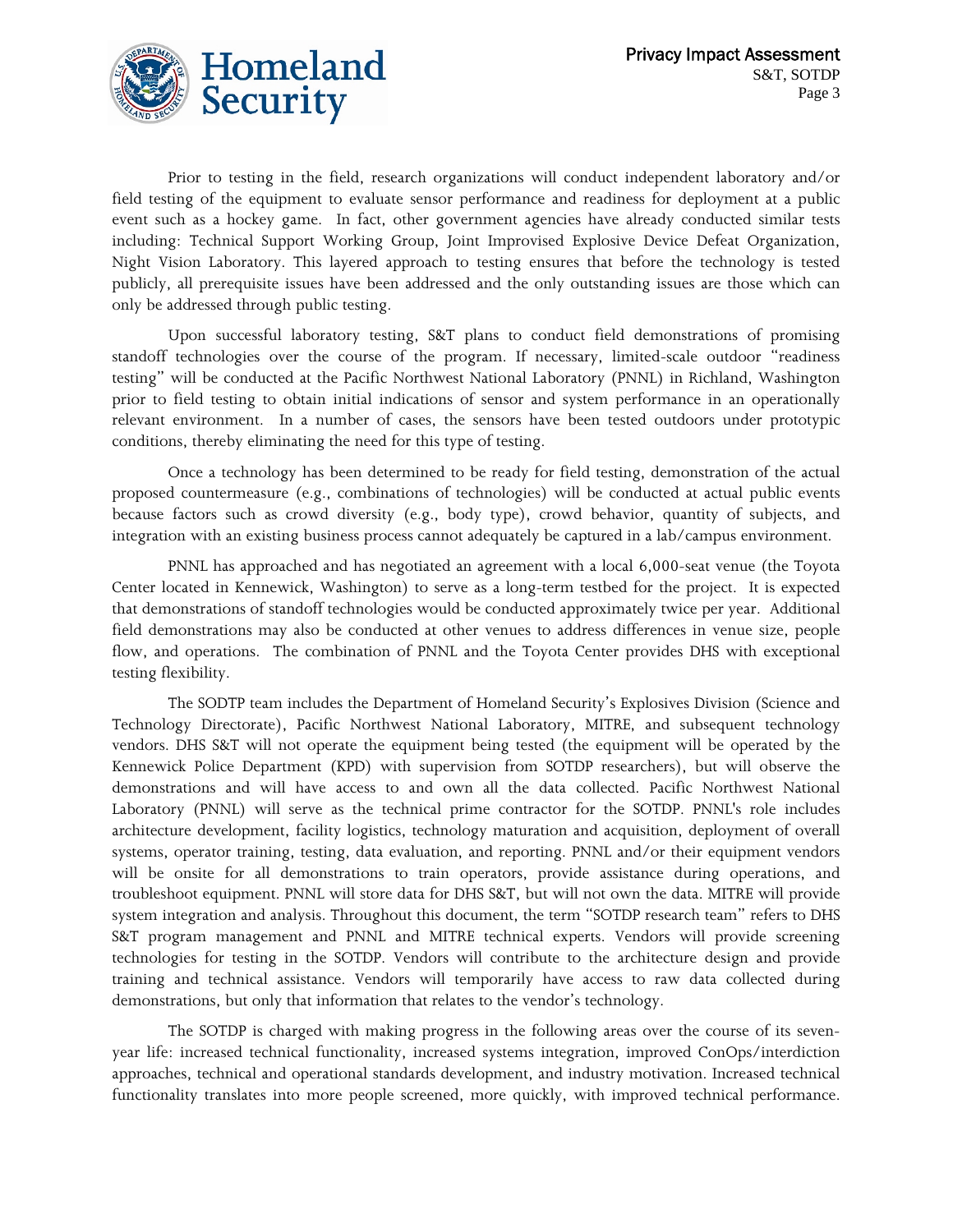

Increased system integration addresses the need for single and multi-modal data fusion and an integrated command and control structure that can address multiple, simultaneous threats (e.g., suicide bombers and vehicle-borne improvised explosive devices). Improved ConOps/interdiction processes attempt to automate all or part of the interdiction/secondary screening process such that maximum protection is afforded to security personnel. Standards will be developed for standoff threat articles and standoff test protocols; industry standards for the integration of discrete detection systems will also be addressed. Finally, strategies to motivate industry to invest in standoff systems and their integration will be rolled out over the length of the program such that more and better equipment will be available to test.

S&T plans to test a selection of imaging and sensing technologies. A video camera will record images of the same field of view as the sensors resulting in both video images and raw sensor data of the people within the testing area. The raw sensor images do not show enough visual details to identify a person; however, the accompanying video camera image can be used for identification.

The video images captured during testing at the public venue may be used in the following ways.

1) By law enforcement to ensure that if a sensor identifies a suspicious object, law enforcement personnel can accurately associate the sensor alert with the physical appearance of the individual associated with that alert.

2) To potentially improve sensor performance; however, it is unlikely that the video image alone could be used to improve sensor performance (it would need to be correlated with the actual sensor image to be of value).

3) To communicate to the security community the nature of tests conducted. The SOTDP research team will blur the face of any video camera image released outside of the project team (e.g., for use in technical reports or conferences) to protect the individual's privacy.

4) To record the nature of the crowd flow from various points on the property. Understanding crowd flow is very important with respect to optimizing the placement of equipment. By recording crowd flow as a function of time, we can propose alternative locations for our sensors to optimize the number of people screened as well as methods to increase the flow of people down predefined screening lanes. The information captured by the surveillance cameras (number of people arriving as a function of time) will also be used to compute the percentage of arriving patrons screened (based on the number of screens in the same period).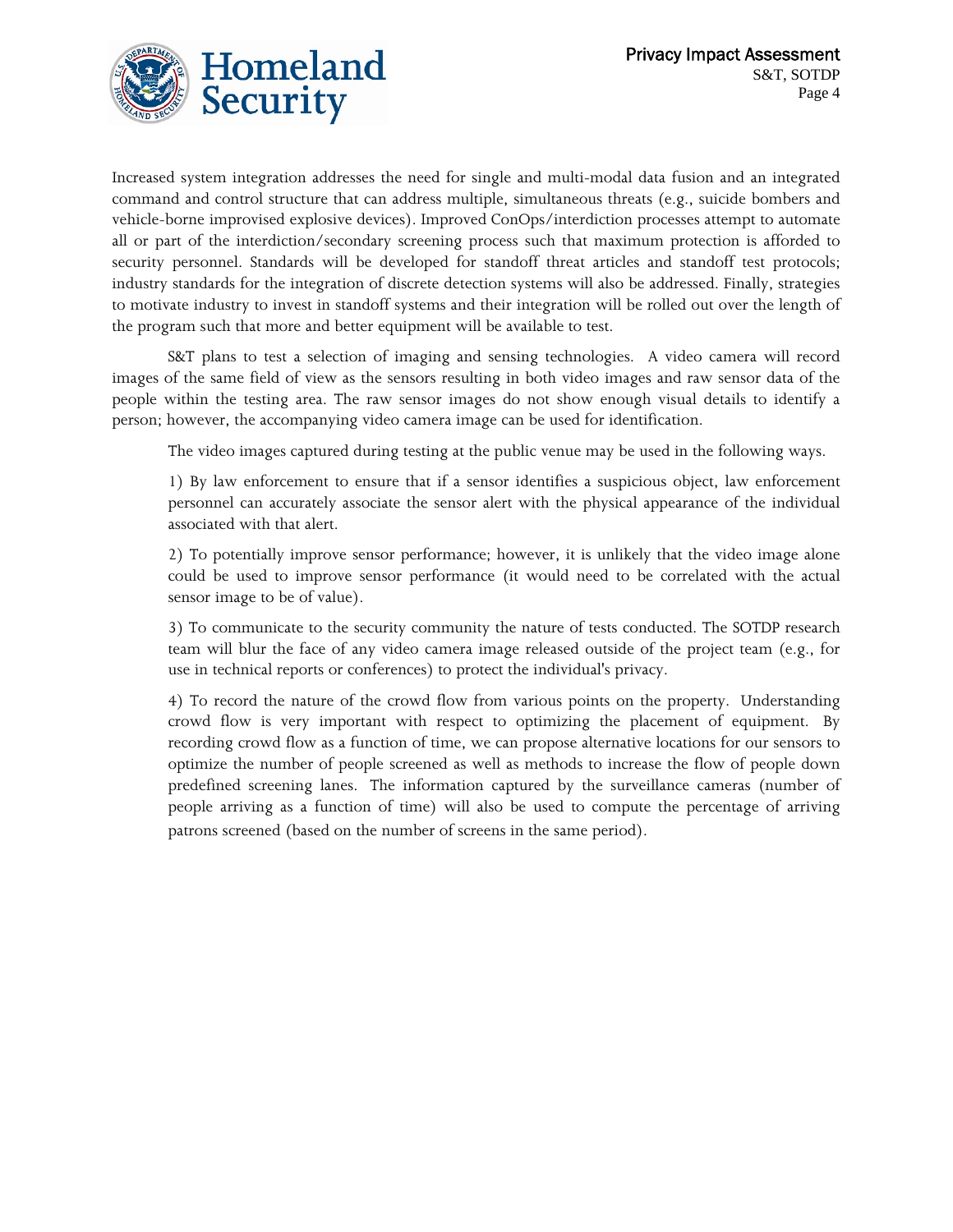

| <b>Technology Type</b>          | <b>Technology</b>           | <b>Technology Purpose</b> | <b>Technology Decision</b>                               | Identifiable     |
|---------------------------------|-----------------------------|---------------------------|----------------------------------------------------------|------------------|
|                                 | <b>Description</b>          |                           | <b>Process</b>                                           | Image (Yes/No)   |
| Passive <sup>1</sup> Millimeter | Uses natural MMW            | Detects the presence      | Not automated. Properly trained                          | MMW image:       |
| Wave (MMW)                      | illumination emitted and    | of concealed objects      | operators scan crowd looking for                         | No <sup>2</sup>  |
| Imaging                         | reflected from a person and | on a person's body.       | image anomalies indicative of                            | Video image: Yes |
|                                 | the surrounding             |                           | concealed weapons. (It is not possible                   |                  |
|                                 | environment. A standard     |                           | to identify a person from a MMW                          |                  |
|                                 | video camera is integrated  |                           | image.)                                                  |                  |
|                                 | into this system.           |                           |                                                          |                  |
| Passive terahertz               | Very similar to millimeter  | Detects the presence      | Not automated. Properly trained                          | Terahertz image: |
| imaging                         | wave imaging with a slight  | of concealed objects      | operators scan crowd looking for                         | N <sub>0</sub>   |
|                                 | shift in measured           | on a person's body.       | image anomalies indicative of                            | Video Image: Yes |
|                                 | electromagnetic energy      |                           | concealed weapons. (It is not possible                   |                  |
|                                 | naturally emitted from the  |                           | to identify a person from a passive<br>terahertz image.) |                  |
|                                 | human body. A standard      |                           |                                                          |                  |
|                                 | video camera is integrated  |                           |                                                          |                  |
|                                 | into this system.           |                           |                                                          |                  |
| Passive and Active              | While an image is not       | Detects the presence      | Can be automated or operated                             | MMW sensor       |
| <b>MMW Sensors</b>              | generated, a signal from    | of concealed objects      | manually. Output is a graphic                            | image: No        |
|                                 | the device can detect the   | on a person's body.       | (typically a chart) showing signals                      | Video image: Yes |
|                                 | presence of an anomaly on   |                           | over the course of time the person is                    |                  |
|                                 | a person's millimeter-wave  |                           | in the device's range. A threshold can                   |                  |
|                                 | signature. A standard video |                           | be set such that an alert is triggered if                |                  |
|                                 | camera is integrated into   |                           | the signal reaches an abnormal level                     |                  |
|                                 | this system.                |                           | for the environment.                                     |                  |

<span id="page-4-0"></span> $<sup>1</sup>$  Passive imaging technology uses only what is available to create the image (e.g., non-flash photography). Active means the imaging technology illuminates the</sup> subject to create the image (e.g., flash photography).

<span id="page-4-1"></span> $2T$ echnology image output is not identifiable; however, the device has a standard on-board camera that will provide a still image along side the unidentifiable image to identify which person to perform further screening on.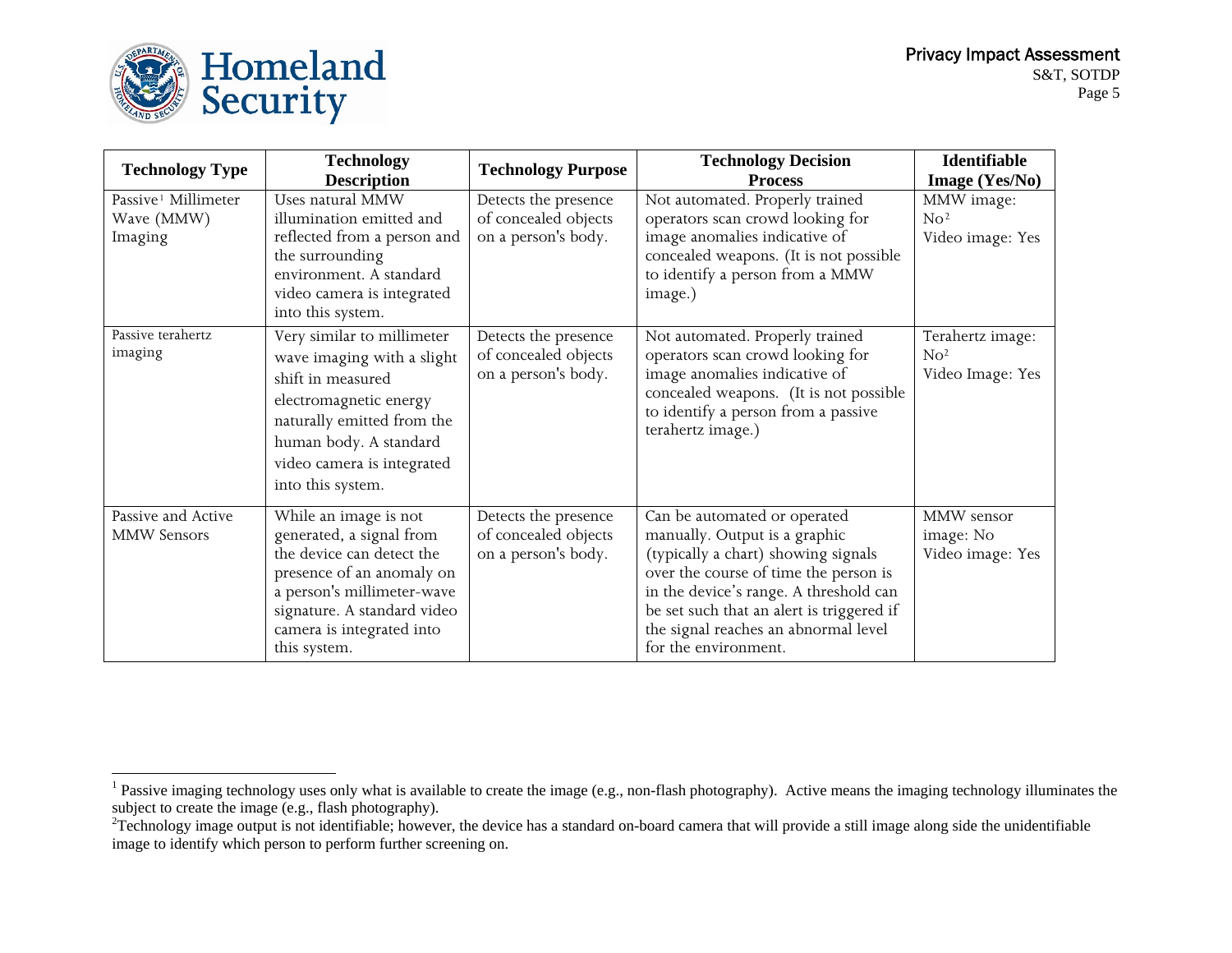

| <b>Technology Type</b> | <b>Technology</b>            | <b>Technology Purpose</b> | <b>Technology Decision</b>           | Identifiable              |
|------------------------|------------------------------|---------------------------|--------------------------------------|---------------------------|
|                        | <b>Description</b>           |                           | <b>Process</b>                       | Image (Yes/No)            |
| Infra red              | Uses the IR energy           | Concealed objects are     | Not automated. Properly trained      | IR image: No <sup>2</sup> |
| Thermography           | naturally emitted and        | observed with IR          | operators scan crowd looking for IR  | Video image: Yes          |
| (passive)              | reflected by the human       | imaging systems.          | image anomalies indicative of        |                           |
|                        | body. A standard video       |                           | concealed weapons. Relies on         |                           |
|                        | camera is integrated into    |                           | operator judgment to make            |                           |
|                        | this system.                 |                           | detections. (It is not possible to   |                           |
|                        |                              |                           | identify a person from an IR         |                           |
|                        |                              |                           | thermography image.)                 |                           |
| Intelligent Video      | Multiple fixed video         | Used to detect, locate,   | Can be automated or operated         | Yes                       |
| Systems                | cameras coupled with         | and track leave-          | manually. Software will process all  |                           |
|                        | image processing software    | behind objects and        | images and uses algorithms to detect |                           |
|                        | (i.e., video analytics). The | individuals to identify   | anomalies.                           |                           |
|                        | video analytics software     | anomalous behavior.       |                                      |                           |
|                        | compares images over time    |                           |                                      |                           |
|                        | and identifies anomalies     |                           |                                      |                           |
|                        | based on user-defined        |                           |                                      |                           |
|                        | rules.                       |                           |                                      |                           |
|                        |                              |                           |                                      |                           |
|                        |                              |                           |                                      |                           |
|                        |                              |                           |                                      |                           |
| Standard video         | Commercial-off-the-shelf     | Used as an expanded       | Will be operated manually and use    | Yes                       |
| surveillance cameras   | still and video surveillance | view of the screening     | data to compare to other technology  |                           |
|                        | systems capable of           | zone where other          | outputs for accuracy research.       |                           |
|                        | recording live images (no    | technologies are more     |                                      |                           |
|                        | audio will be included)      | likely to be focused      |                                      |                           |
|                        |                              | on a smaller area.        |                                      |                           |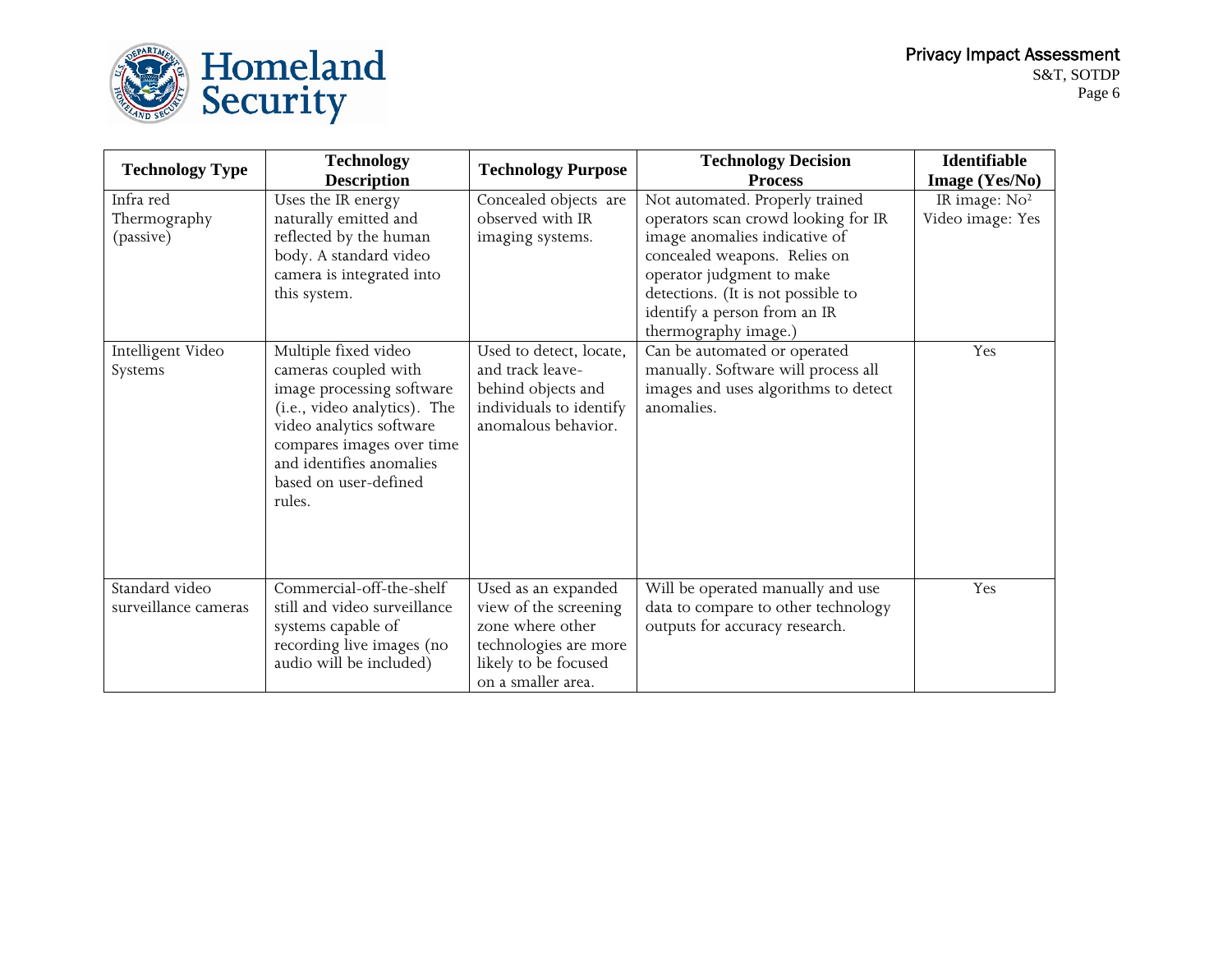

Two different types of testing may be conducted at PNNL prior to testing at the public venue: readiness testing of technologies to determine whether they are mature enough to operationally deploy at a public event and integration testing to characterize the various technologies as an integrated countermeasure "system." The SOTDP team will conduct readiness testing in an isolated area on the PNNL campus. For readiness tests, PNNL staff will operate the equipment and will screen only volunteer members of the PNNL SOTDP team. Integration testing will be conducted along a pathway leading to two highoccupancy buildings on the PNNL campus and will screen individuals approaching the buildings. Individuals seeking access to these buildings need a Department of Energy Badge for entry; visitors can be badged at several locations on campus. The vast majority of individuals approaching these buildings are PNNL staff; however, Department of Energy staff visitors, and the general public can also access the buildings (one of the buildings has several conference rooms near the entrance that can be accessed by the general public). Signage will be posted, similar to that described below, notifying the public and staff that screening would be taking place and that persons not wanting to participate could enter the building from another entrance. Testing would also be announced through lab-wide electronic communications tools that are routinely used to communicate weekly events and items of interest to staff.

In the event of an alert by a sensor, an SOTDP team member will inform the individual that the team is conducting experimental testing of screening technologies and ask the individual if they would be willing to answer a brief set of questions concerning what they were carrying on their person. Individuals would not be required to answer questions if they so desired. Law enforcement would not be involved in the testing at all unless a clear threat was identified. In such a situation, the staff member would call the PNNL emergency desk who would alert the Hanford Patrol and/or the Richland Police Department. (Note that the entire PNNL campus is covered by a series of surveillance cameras. These cameras could be used to track threats into parking lots.) The SOTDP team has briefed PNNL on the proposed experiment as described above, and PNNL has approved readiness and integration testing by the SOTDP.

Once successful readiness testing at PNNL concludes and the SOTDP research team determines that the technology operates accurately and reliably, the research team will initiative the public venue phase of testing.

The public venue will be the Toyota Center--a multi-purpose venue that is home to professional hockey and football teams. In addition to the professional sporting events, the venue holds concerts, Broadway-type shows, local high school and college graduations, regional indoor sporting events, and religious gatherings. The heaviest user of the Toyota Center is the Tri-City Americans hockey team. The Toyota Center is operated by VenuWorks on behalf of the Kennewick Public Facilities District (KPFD). Security for events is provided by VenuWorks and the Kennewick Police Department (KPD). The KPFD, KPD, Tri-City Americans, and VenuWorks have all approved field testing by SOTDP.

In conducting the tests at PNNL, the Toyota Center, or any other venue, the SOTDP team will adhere to a set of operating principles in order to achieve compliance with federal privacy laws and DHS privacy policies, as well as federal regulations governing human subjects testing. (PNNL's human subjects testing protocol and approval will be reviewed by a registered Institutional Review Board as appropriate and by the DHS Regulatory Compliance Office to assess compliance with DHS requirements.)

SOTDP's operating principles for conducting field tests at PNNL, the Toyota Center, and/or any other venue include the following: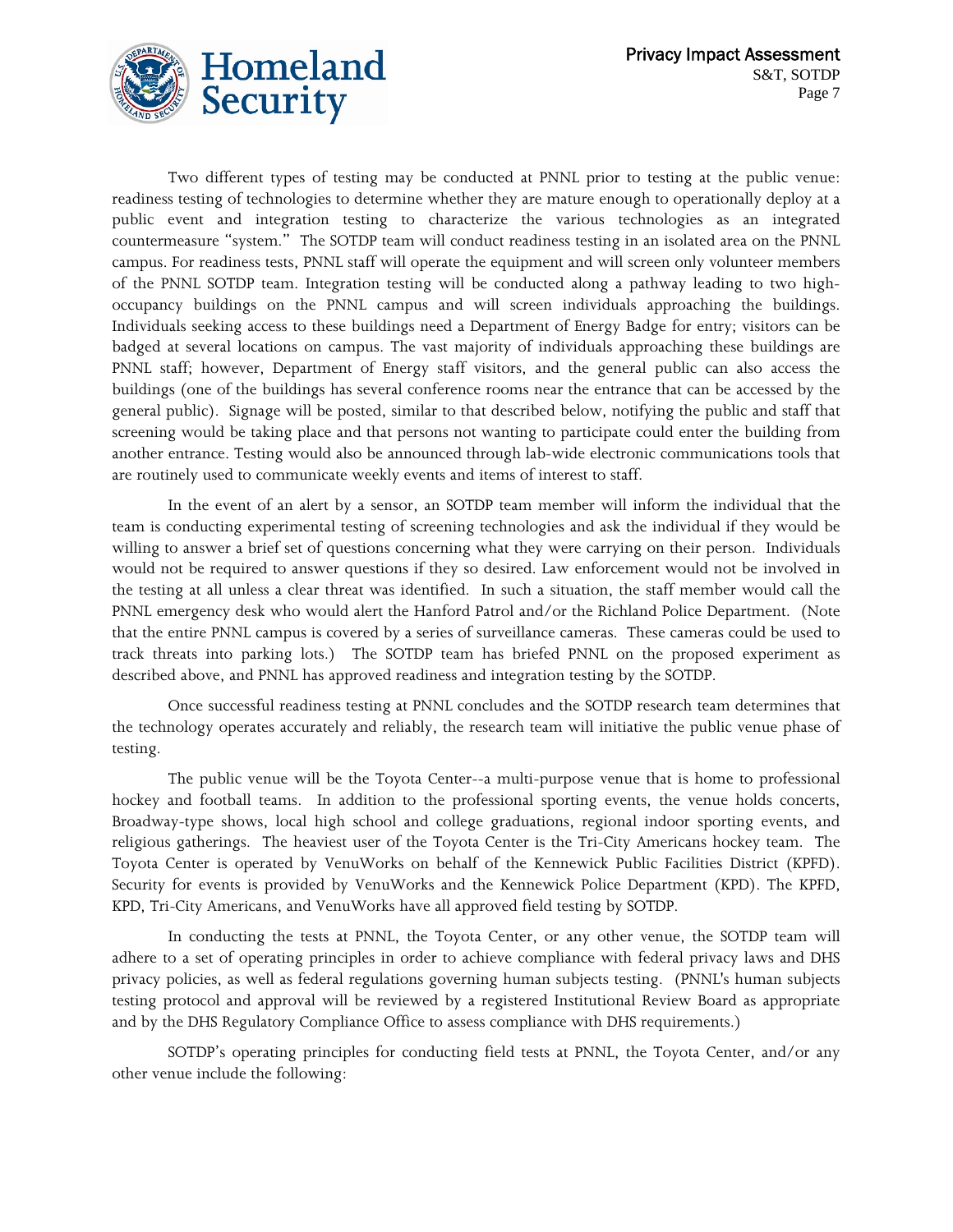<span id="page-7-0"></span>

 $\overline{a}$ 

- Because the focus of the research is to test screening technologies at a distance, the actual use of the SOTDP technologies will occur on pathways leading to the event or building, before the entrance gate of the event or building. On that pathway, well before the entrance and outside the range of the SOTDP screening technologies, individuals will be given the opportunity to choose whether or not to participate in the research effort. Individuals choosing to participate will proceed in a direction down a pathway screened by the SOTDP technology. Individuals choosing not to participate will proceed in a different direction down a different pathway to arrive at the event/building and stay outside the SOTDP technology's field of view.
- Signage will be posted at strategic locations indicating that persons using the SOTDP approach will be subject to DHS security screening and surveillance cameras. The signage addresses two important elements of testing: consent for searches and consent for capturing personally identifiable information (via video). (Note that the PNNL campus operates facility surveillance cameras.)
- The SOTDP team will ensure compliance with all federal regulations governing human subjects testing and obtain approval from the DHS Regulatory Compliance Office prior to testing.
- To the extent possible, the SOTDP research team will use local law enforcement as operators of the equipment (e.g., KPD, Richland Police Department, Hanford Patrol, Benton County Sheriff's Department, etc.). This will enable the SOTDP research team to receive feedback from the actual future operators (e.g., law enforcement) as to the usability of the equipment. The SOTDP research team will train the law enforcement officers on how to operate the SOTDP equipment and the significance of images law enforcement officers would see through the SOTDP equipment. Even in situations where law enforcement personnel are not operating equipment, law enforcement personnel would still be responsible for making any operational or law enforcement decisions based on threat objects identified by the experimental technologies.
- For testing at any public venue (e.g., non PNNL testing), all contact with the public due to an alert by the sensors will be handled by local law enforcement. The sensor's video image will be used by the KPD[3](#page-7-0) to ensure that, should they approach an individual based on a sensor alert, they approach the same individual the sensor identified. KPD officers will address the threat per their standard operating procedures. As with all other points of entry at the event, law enforcement personnel will make all determinations as to whether a suspected threat requires resolution and how to proceed with such resolution. Based on the SOTDP research team's explanation of the images from the SOTDP equipment, if KPD personnel determine that resolution is required, they will implement a graded interdiction approach. For the lowest perceived threats (e.g., a suspicious object in a person's pocket), the KPD may ask the individual a few simple questions. For threats of greater concern (e.g., unidentifiable concealed objects or identifiable objects such as weapons), a physical search may be conducted by the KPD based on existing law enforcement protocols and requirements. Irrespective of the interdiction approach, if nothing is found then the individual will continue on their way with no collection of additional personal information.

 $3$  KPD has jurisdiction over the Toyota Center, but will allow other local law enforcement agencies to participate as operators of the equipment, thereby increasing the region's awareness of new technologies and reducing their manpower investment. While other law enforcement agencies or other entities may operate the equipment, KPD will call for and perform interdictions of persons of interest.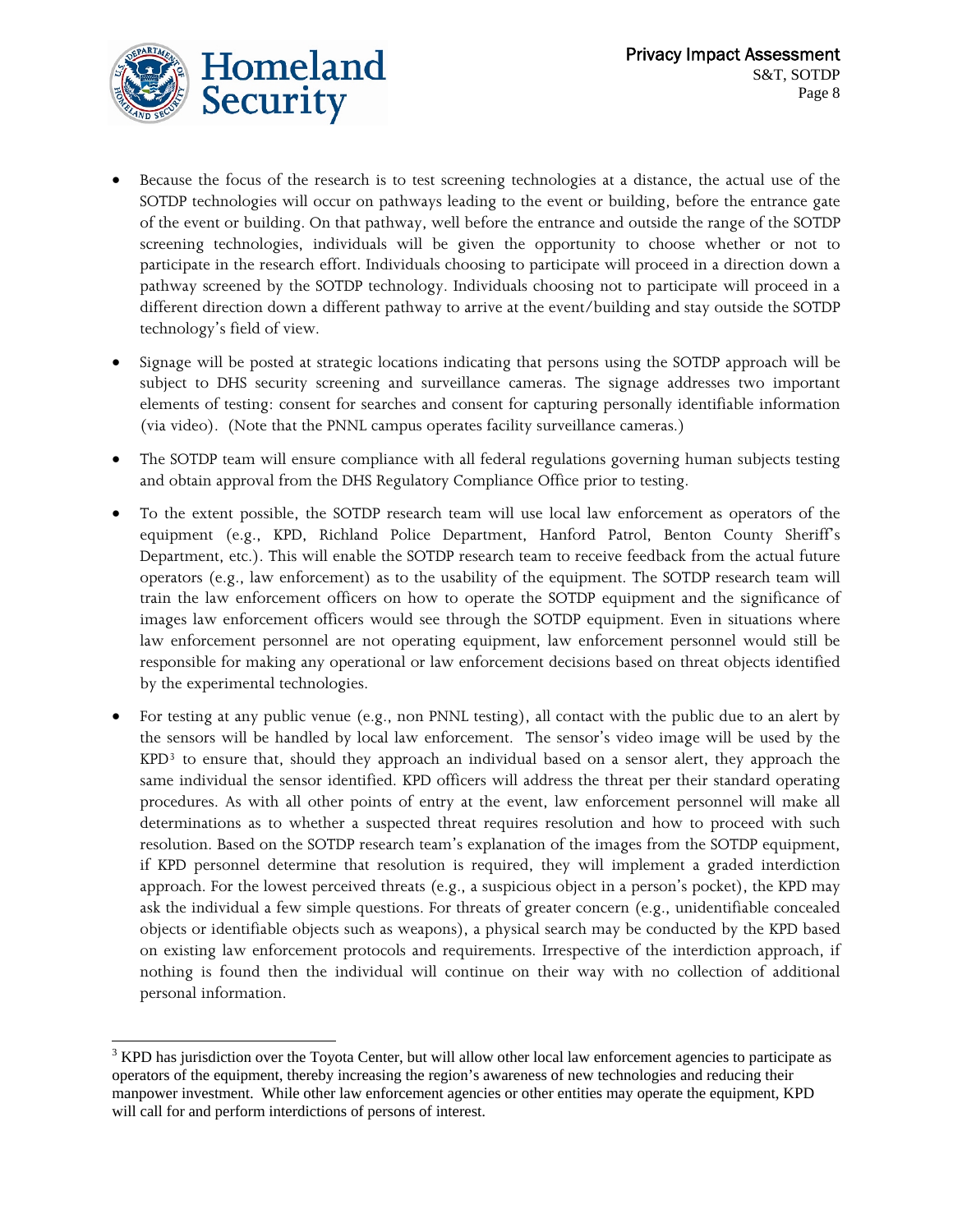

- All data collected by the SOTDP team will be tightly held as described in Sections 2.4 and 3.4. All video images will have facial features blurred if the images are shared outside the SOTDP research team as discussed previously.
- If formally requested for criminal proceedings, DHS may provide the KPD a copy of the image or photo that prompted the primary screening process, as appropriate under state and federal laws and DHS legal and privacy policies. Any such request by the KPD would be referred to the DHS General Counsel and the DHS Privacy Officer for appropriate action.
- The images collected during field testing will subsequently be analyzed to support the program's research objectives and drive future technology enhancements. This analysis will seek to determine whether each technology accurately identified anomalies and what factors contributed to the success/failure rate for each technology.

S&T is planning regular demonstrations at PNNL and the Toyota Center. This PIA will be updated to reflect additional technologies and sites as future demonstrations are planned. It is envisioned that as the SOTDP program matures, field demonstrations at more challenging venues may be conducted.

## **Section 1.0 Characterization of the Information**

The following questions are intended to define the scope of the information requested and/or collected as well as reasons for its collection as part of the program, system, rule, or technology being developed. Jurisdiction

#### **1.1 What information is collected, used, disseminated, or maintained in the system?**

Sensor data and/or images and integrated video images of individual patrons traversing the detection area will be collected using the technologies described in the Introduction to assess the potential presence of concealed threats such as improvised explosive devices or other weapons. Operators (the KPD) will be trained by the program's technical team to distinguish between normally concealed objects (e.g., cell phones) and concealed objects that may pose a threat. The images collected will only contain date/time or sequence number labels – aside from the images of individuals, no other identifying information about those individuals will be collected.

DHS S&T and its contracted research team will create alarm resolution reports that document what objects, if any, were found and where (e.g., PDA and cell phone in left trouser pocket). Based on the information provided by the SOTDP research team about the object detected by the sensor, the KDP will use its professional judgment to determine whether to approach the individual. If the visual information provided to the operators by the sensor(s) indicate the presence of a cell phone or equivalent sized object, the individual will be allowed to proceed to the gate. If the visual information provided by the sensor(s) indicate the presence of a prohibited item (e.g., weapon) or a possible explosive threat and KPD determines that it is appropriate to approach the individual, the KPD will collect additional information from the individual through visual inspection, direct questioning, or (should the KPD deem it necessary) a patdown. The SOTDP research team will not collect any additional personal information other than the video and sensor data described in this PIA (i.e., the SOTDP team will not collect individuals' names). The KPD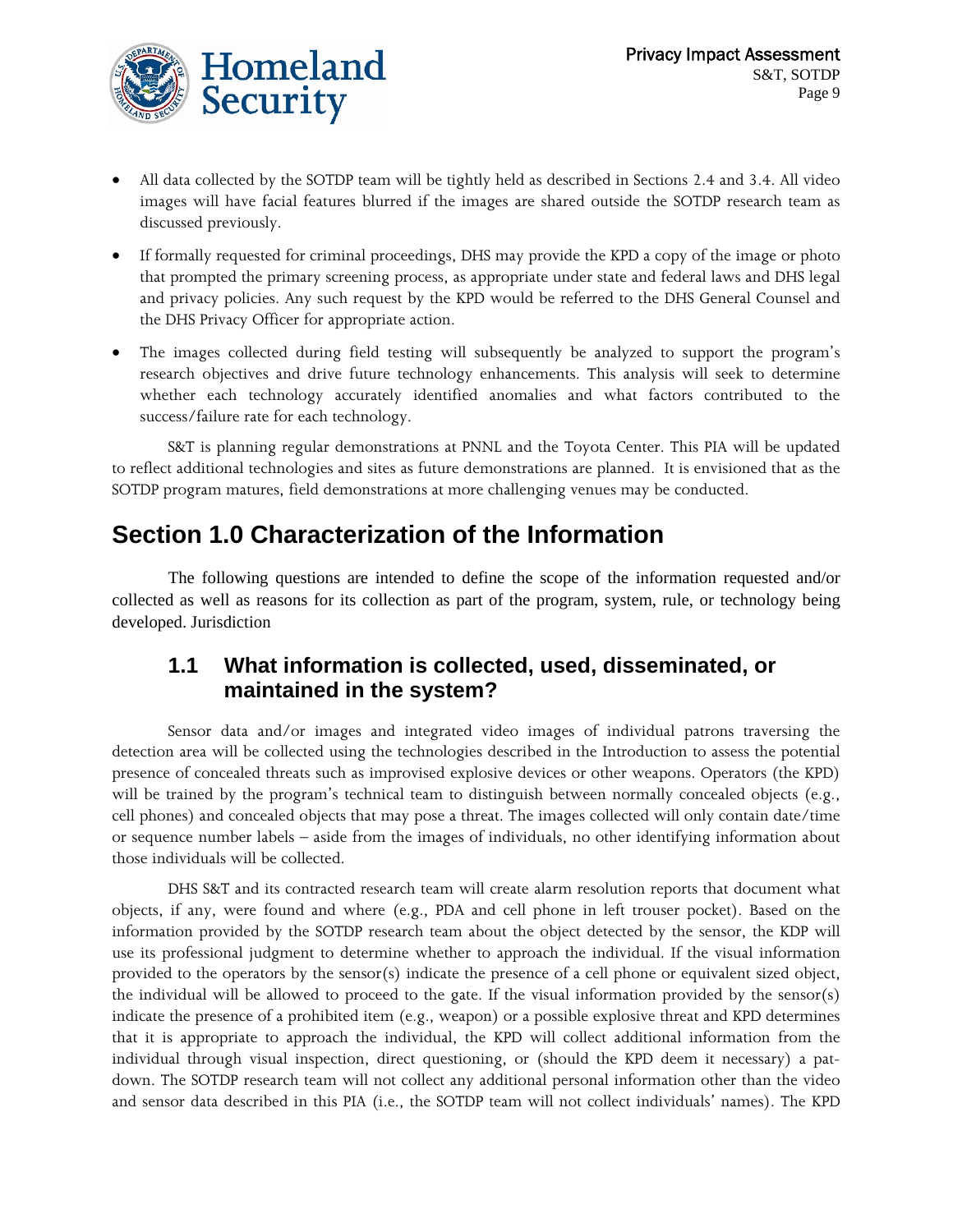

may collect additional information per their standard operating procedures. If formally requested for criminal proceedings, DHS may provide the KPD a copy of the image or photo that prompted the primary screening process, as appropriate under state and federal laws and DHS legal and privacy policies. Any such request by the KPD would be referred to the DHS General Counsel and the DHS Privacy Officer.

#### **1.2 What are the sources of the information in the system?**

At the clearly marked SOTDP approach to the Toyota Center, the KPD will operate the SOTDP screening technologies and those SOTDP screening devices will record copies of the screening images that will be used by the SOTDP research team to assess the SOTDP technologies. All event attendees who pass through the SOTDP approach will be screened for concealed body-borne explosive threats as they progress through the SOTDP screening technology. The technologies described in the Introduction will collect sensor output or images directly from individuals to identify a threat. Depending on the technology, an alert may be triggered based on a subjective interpretation of the sensor output by an operator, or by an automated algorithm. Automated anomaly detection can be manually overridden if the operator suspects a threat or makes the determination that no threat is present.

Equipment operators will be KPD personnel who have been trained by the SOTDP research team and/or their vendors to interpret data and make further determinations regarding suspect threats. Standard video surveillance cameras are included in the SOTDP technologies so that a person of interest can be subsequently identified in a crowd, stopped, and questioned. All video data will be carefully controlled by the SOTDP research team per the requirements outlined in this PIA. The images from the surveillance cameras will only be used in support of the SOTDP research project and for no other purpose. DHS S&T may provide supporting data (e.g., photo for criminal proceedings in accordance with state and federal law and DHS legal/privacy policies) upon formal request by the KPD authority, and review by the DHS Office of General Counsel and the DHS Chief Privacy Officer.

Toyota Center security will use traditional screening technologies (hand-held metal detectors and/or physical bag searches) at the gate areas to screen all individuals entering the event.

#### **1.3 Why is the information being collected, used, disseminated, or maintained?**

The purpose of the SOTDP is to assess the merits of available, emerging technologies to mitigate the threat of a body-borne explosive device or leave-behind bomb at large public events. The information collected by the devices provides an indication of a potential threat that may require secondary assessment by KPD officers. KPD officers will make this determination and will manage any detected threats per their standard operating procedures. These technologies and security systems must be evaluated at a highly attended venue event to ensure operationally relevant data is collected.

#### **1.4 How is the information collected?**

The information is collected using the technologies described in the Introduction. In general, each device has the ability to collect and store sensor data. A data acquisition system will be used to capture data from each device's operating computer or display. The data acquisition system will also collect relevant environmental data to evaluate external factors that could have affected sensor system performance.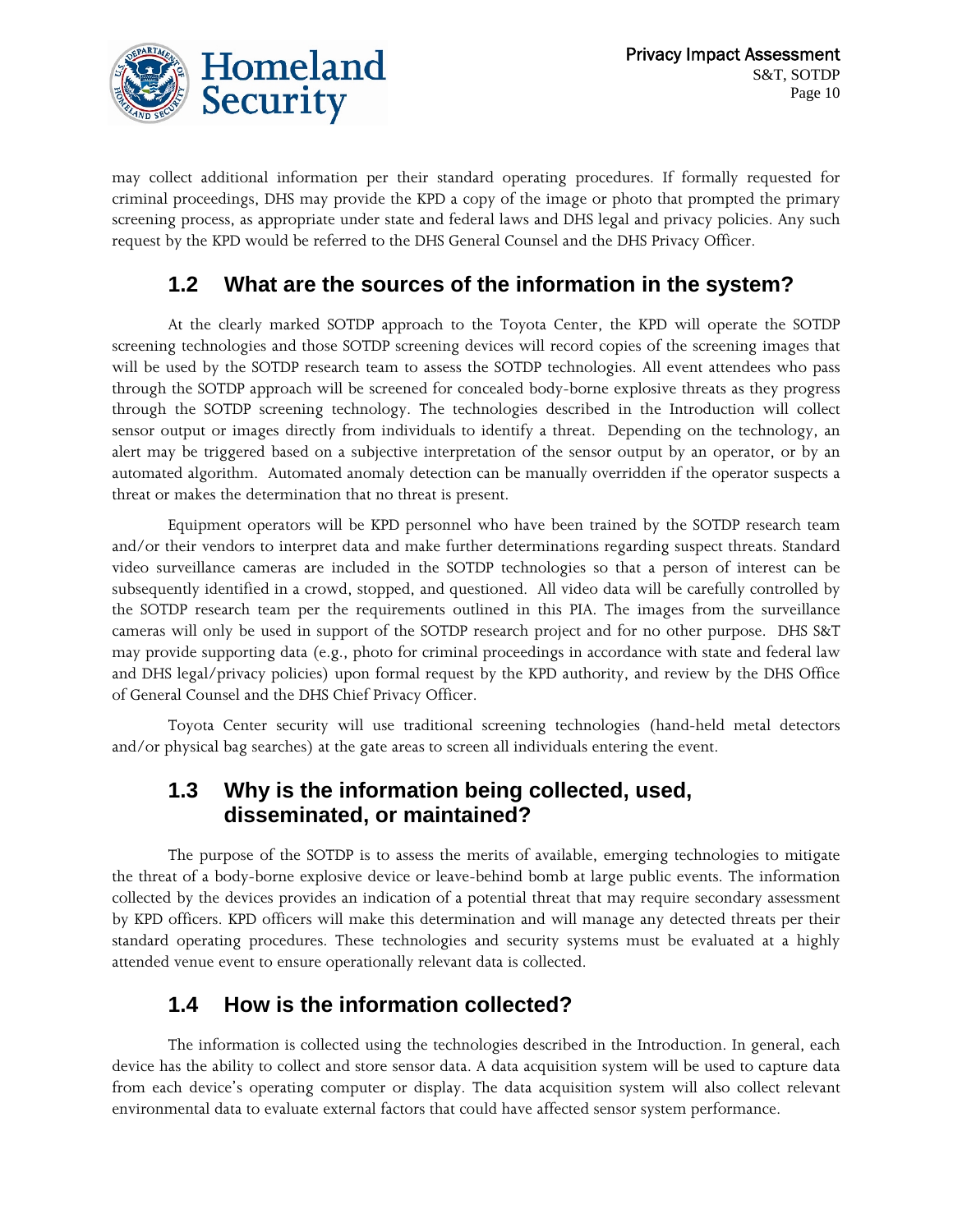

#### **1.5 How will the information be checked for accuracy?**

The accuracy of the information is determined by the detection that takes place. The program is seeking to detect concealed threats, such as a bomb. All positive indications of a threat from the surveillance technologies will trigger the KPD officer's interdiction process. The individual may be subject to a pat down if onsite KPD determines that further screening is necessary. Potential threats will be resolved as nuisance (the item causing the alert was appropriately found, but was not a threat), false (no item was found), and true (the item found was a true threat).

#### **1.6 What specific legal authorities, arrangements, and/or agreements defined the collection of information?**

The Homeland Security Act of 2002 [Public Law 1007-296, §302(4)] authorizes the Science and Technology Directorate to conduct "basic and applied research, development, demonstration, testing, and evaluation activities that are relevant to any or all elements of the Department, through both intramural and extramural programs." In exercising its responsibility under the Homeland Security Act, S&T is authorized to collect information, as appropriate, to support R&D related to improving the security of the homeland. The KPD will operate according to its existing legal authorities and standard operating procedures.

#### **1.7 Privacy Impact Analysis: Given the amount and type of data collected, discuss the privacy risks identified and how they were mitigated.**

This multi-year program is designed to evaluate the merits of commercial and near-commercial technologies (i.e., technologies that are largely developed but are not yet commercially available) to identify suicide bombers among venue patrons in real-world exercises. Several of the technologies capture traditional visible photographic/video images with emerging "invisible to the eye" images of body-borne concealed threats or raw signal strength and data. The images are being collected to enable S&T to evaluate the performance of these technologies in accurately identifying threats and are used by the KPD to interdict a person of interest.

There is a privacy risk associated with the whole body photographs or videos that accompany the direct sensor output. As discussed in the table in Section 1.1, it is not possible to identify a person based on IR, MMW, or THz images. The privacy risk has been greatly reduced by not collecting any additional personally identifiable information (such as name); thus individuals remain anonymous to DHS and the SOTDP research team. In addition, individuals can choose to opt out of the SOTDP screening process. The approach to the event where the SOTDP technologies are deployed will indicate the use of research technology to improve the screening process.

# **Section 2.0 Uses of the Information**

The following questions are intended to delineate clearly the use of information and the accuracy of the data being used.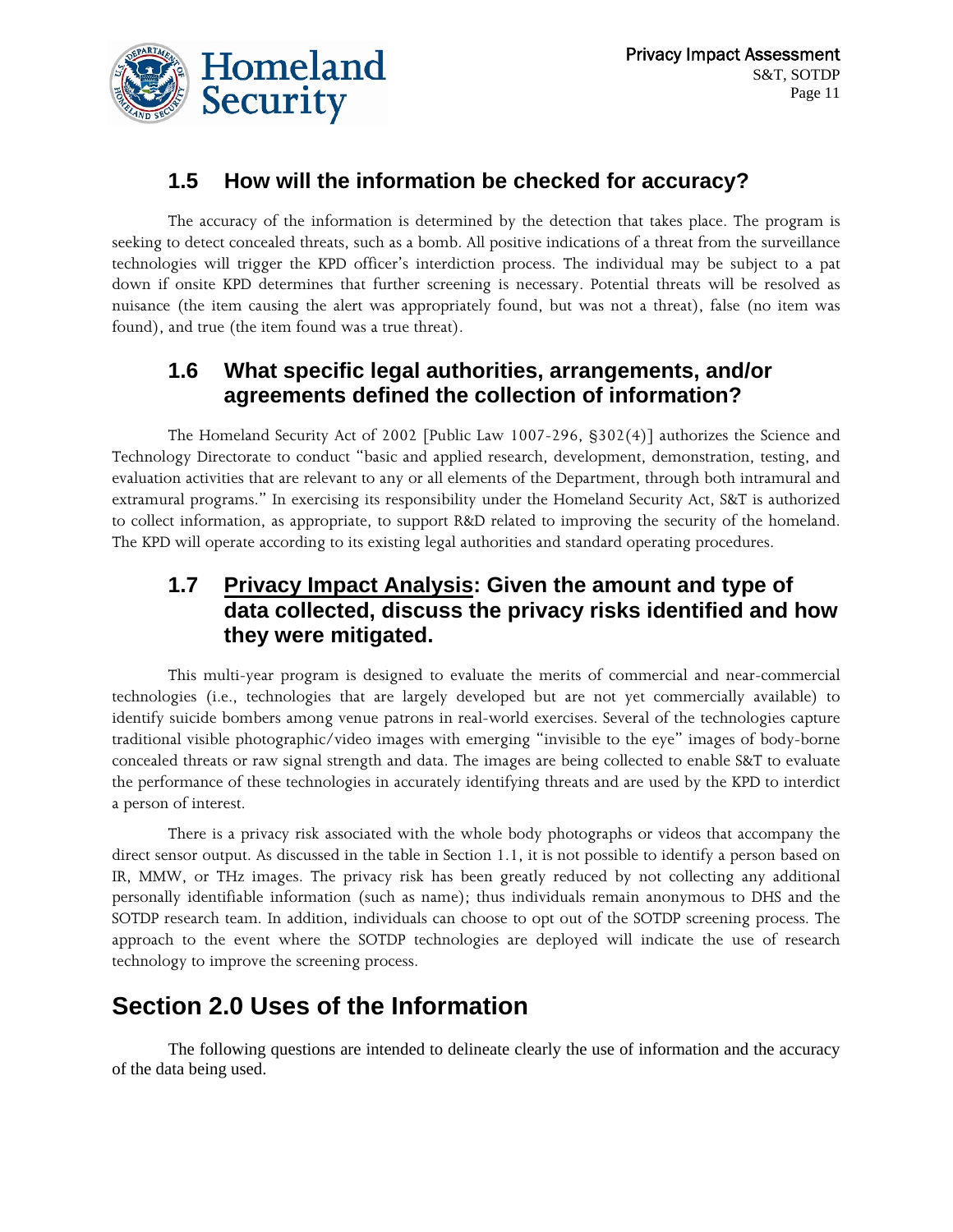

#### **2.1 Describe all the uses of information.**

Information is collected in the form of patron images as follows:

- Traditional surveillance camera video will be deployed in the SOTDP test area to record crowd dynamics such as the arrival rate and behavior of patrons as they progress through the detection zone. These same cameras will be used to ensure that a person of interest has been successfully interdicted. The camera images will be processed using video analytics, algorithms to identify anomalies. Note that existing KPD surveillance cameras will already be deployed as part of event security procedures; however, these images will not be integrated into the SOTDP data acquisition system nor will SOTDP have access to those images.
- The infrared (IR), terahertz (THz) and millimeter wave (MMW) scans of patrons will be used to evaluate explosives detection technology effectiveness derived from pooled data.

All of the images collected are part of a research experiment designed to test the ability of these technologies to identify concealed explosives or other threat objects carried on the patron's person. Information collected for this program will be held within the program to derive statistical measures of performance for each system. If the system identifies a possible concealed explosive threat, an alert will occur. Resolution is required on all primary detection alerts. All alerts will be referred to the KPD for further (i.e., secondary) screening. The onsite SODTP research team and/or their vendors will assist the KPD officers interpret alerts from the SOTDP equipment. The KPD authorities will manage the secondary inspection/alert resolution process according to the same standard operating procedures used at the other points of entry at the event. If the KPD determines that a pat-down is required, then alarm resolution will require actual verification. If the KPD determines that a pat-down is not required, then actual verification may not be required. KPD will make these decisions.

#### **2.2 What types of tools are used to analyze data and what type of data may be produced?**

The information will be analyzed to estimate measures of effectiveness, such as probability of detection, false positive rate, nuisance alert rate, and impact on the individual. To the extent possible, alarm resolution reports will be correlated with an image or sensor signal such that the vendors can better understand the source of the alarm and further develop the technologies. Each vendor will have data analysis methods specific to their technologies.

#### **2.3 If the system uses commercial or publicly available data please explain why and how it is used.**

No commercially or publicly available data will be used.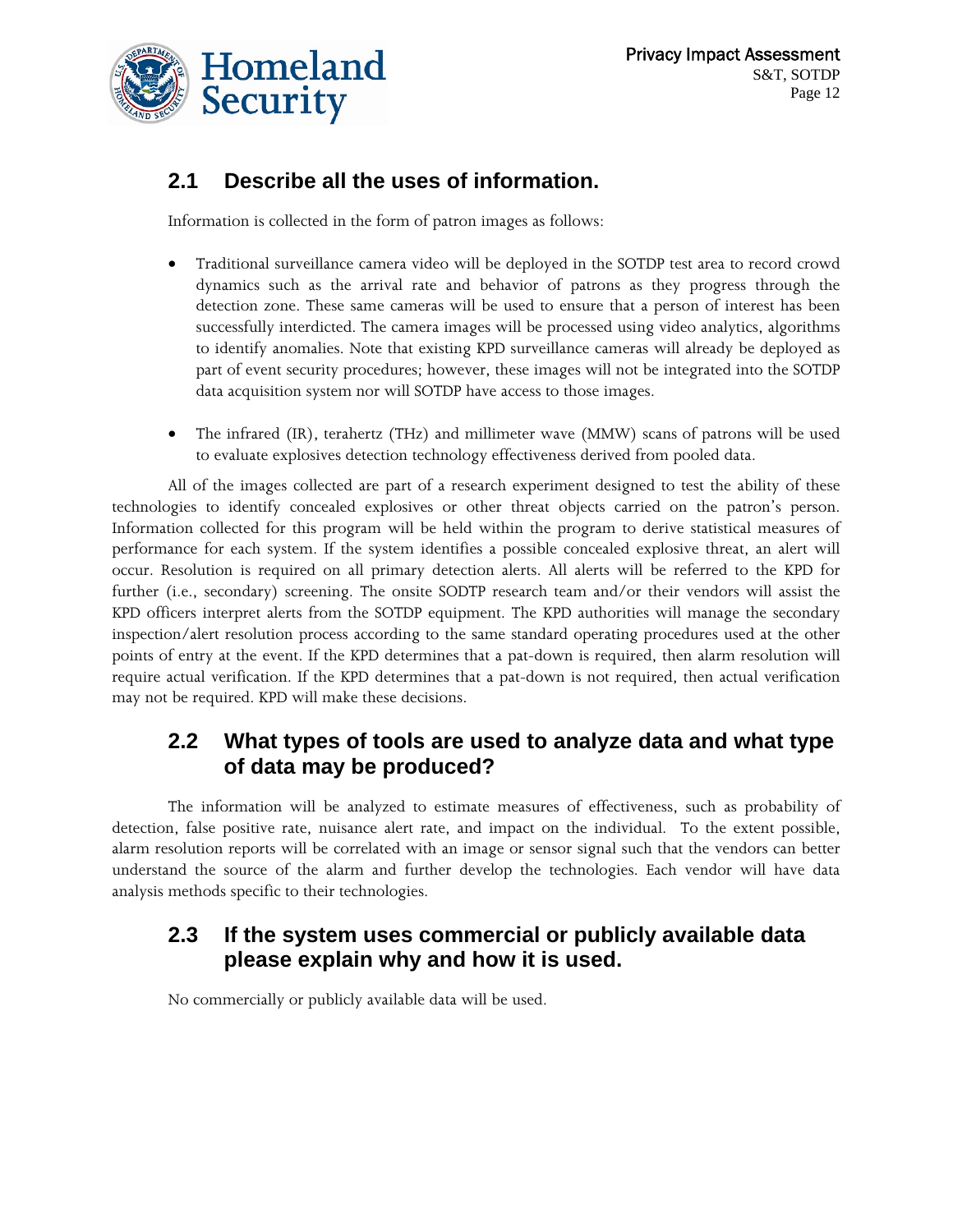#### **2.4 Privacy Impact Analysis: Describe any types of controls that may be in place to ensure that information is handled in accordance with the above described uses.**

Only the SOTDP research team will have access to the data collected except in the event of a formal request by the KPD for criminal proceedings. In the event of a formal KPD request, DHS may provide the KPD a copy of the image or photo that prompted the primary screening process if DHS has not yet destroyed the images per the retention practices discussed in Section 3 and if providing the image is deemed by DHS General Counsel to be appropriate under state and federal laws and DHS legal and privacy policies. Any such request by the KPD would be referred to the DHS General Counsel and the DHS Privacy Officer.

Technology will be deployed to blur the images of faces or other identifying features when images are shared outside of the SOTDP research team. All SOTDP research team members using the data collection system will be trained on the appropriate use of the system and the collection of the information so as to decrease the risk of misuse of the images.

# **Section 3.0 Retention**

The following questions are intended to outline how long information will be retained after the initial collection.

#### **3.1 What information is retained?**

The images produced by the SOTDP equipment will be retained in order to assess the performance of the technology and to plan further research efforts.

#### **3.2 How long is information retained?**

The data will be analyzed by the DHS SOTDP research team for a period not to exceed ninety (90) days, after which the data will be destroyed. Ninety (90) days provides adequate time to complete the SOTDP data analysis and develop follow-on actions.

#### **3.3 Has the retention schedule been approved by the component records officer and the National Archives and Records Administration (NARA)?**

Yes. General Records System 20 covers the disposition of Electronic files or records created solely to test system performance, as well as hard-copy printouts and related documentation for the electronic files/records. According to General Records System 20, records should be "Delete[d]/destroy[ed] when the agency determines that they are no longer needed for administrative, legal, audit, or other operational purposes."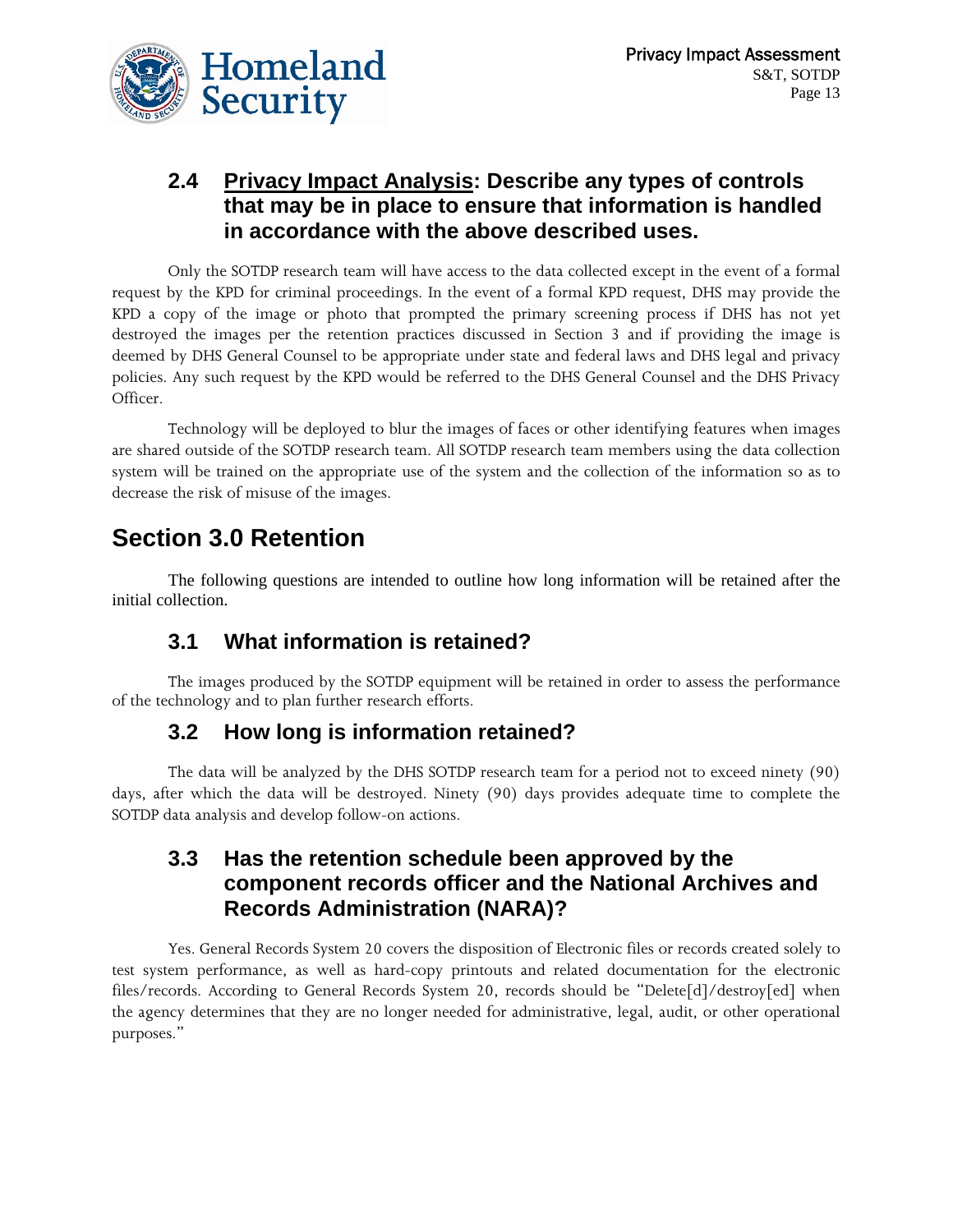

#### **3.4 Privacy Impact Analysis: Please discuss the risks associated with the length of time data is retained and how those risks are mitigated.**

The information needs to be retained for 90 days to ensure adequate time is available to assess the utility of the technologies being evaluated and to update the training materials, if necessary. During the period the data is retained, the data will be password protected, as well as access restricted. The data will protected by a network firewall when uploaded to electronic file storage areas. The risks of retention will be mitigated by destroying the data after 90 days.

## **Section 4.0 Internal Sharing and Disclosure**

The following questions are intended to define the scope of sharing within the Department of Homeland Security.

#### **4.1 With which internal organization(s) is the information shared, what information is shared and for what purpose?**

DHS/S&T will share the high-level, summary results of the study with the Transportation Security Administration (TSA), Office of Bombing Prevention and the U.S. Secret Service. The individual images will not be released unless facial features are obscured/blurred to prevent identification of the individual. The purpose of sharing the information is to assess the merits of technology systems/concepts of operations for other DHS Components.

#### **4.2 How is the information transmitted or disclosed?**

The study results and associated obscured/blurred pictures will be transmitted in electronic or print form. All reports generated by the program will be marked with the appropriate classification marking and will be maintained according to the requirements of that designation. File transmission will be encrypted and/or password protected.

#### **4.3 Privacy Impact Analysis: Considering the extent of internal information sharing, discuss the privacy risks associated with the sharing and how they were mitigated.**

Internal information sharing is needed within the SOTDP research team to understand and define the technology and conops merits/demerits. Sharing outside the SOTDP research team is necessary to provide summary results to key stakeholders. All images shared *external* to the SOTDP research team will have blurred facial features to prevent identification of the individual. The risk associated with internal sharing would be the unauthorized disclosure of an individual's image. To mitigate this risk, only the SOTDP research team will have access to the clear images.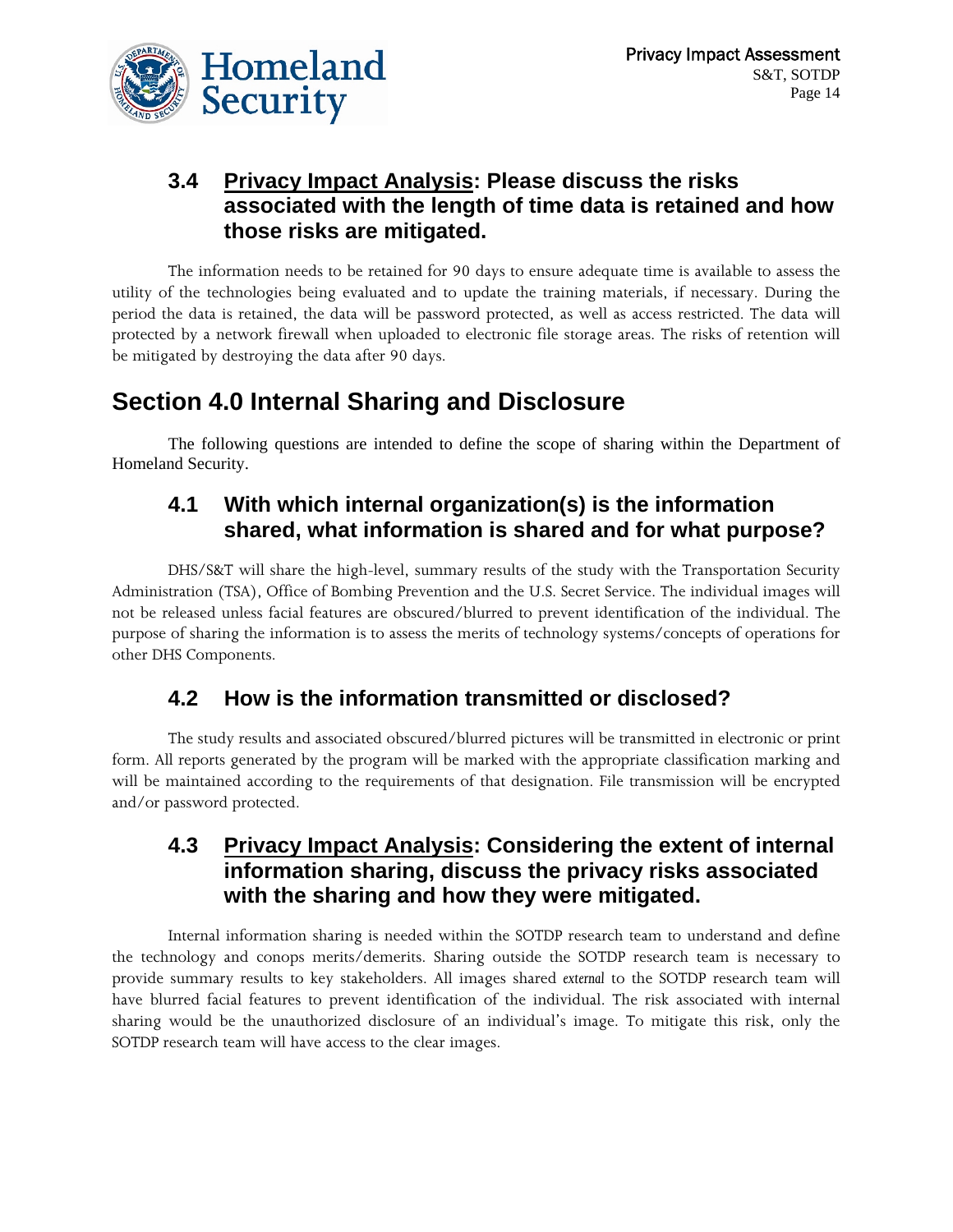

## **Section 5.0 External Sharing and Disclosure**

The following questions are intended to define the content, scope, and authority for information sharing external to DHS which includes Federal, state and local government, and the private sector.

#### **5.1 With which external organization(s) is the information shared, what information is shared, and for what purpose?**

Technology system performance results will be shared to enable government agencies to evaluate operational performance, costs and benefits of technologies employed in the test. No personally identifiable information will be shared. Study results will be available to government agencies and Congress in the form of a briefing and formal report. Commercial vendors supplying equipment for the program will have temporary access to the images during the demonstration. These vendors will be provided generalized results of their technology's performance and the performance of the overall field demonstration in order to facilitate maturation of the technology.

Should secondary screening confirm the presence of concealed weapons or illegal drugs, the KPD will respond as appropriate. DHS S&T may provide supporting data (e.g., photo for criminal proceedings in accordance with state and federal law and DHS legal/privacy policies) upon formal request by the KPD authority, and review by the DHS Office of General Counsel and the DHS Chief Privacy Officer. S&T can locate specific images by searching for time cues or alarm number.

**5.2 Is the sharing of personally identifiable information outside the Department compatible with the original collection? If so, is it covered by an appropriate routine use in a SORN? If so, please describe. If not, please describe under what legal mechanism the program or system is allowed to share the personally identifiable information outside of DHS.** 

The sharing is compatible with the purpose of the original collection. Because the data will not be retrievable by personal identifier and the images will be blurred when shared outside the SOTDP research team, a SORN is not required.

#### **5.3 How is the information shared outside the Department and what security measures safeguard its transmission?**

Printed or electronic summary reports of the study will be provided without any personally identifiable information. Electronic transmissions will be password-protected and/or encrypted. Sensitive security information resulting from the SOTDP will be protected according to DHS information security requirements.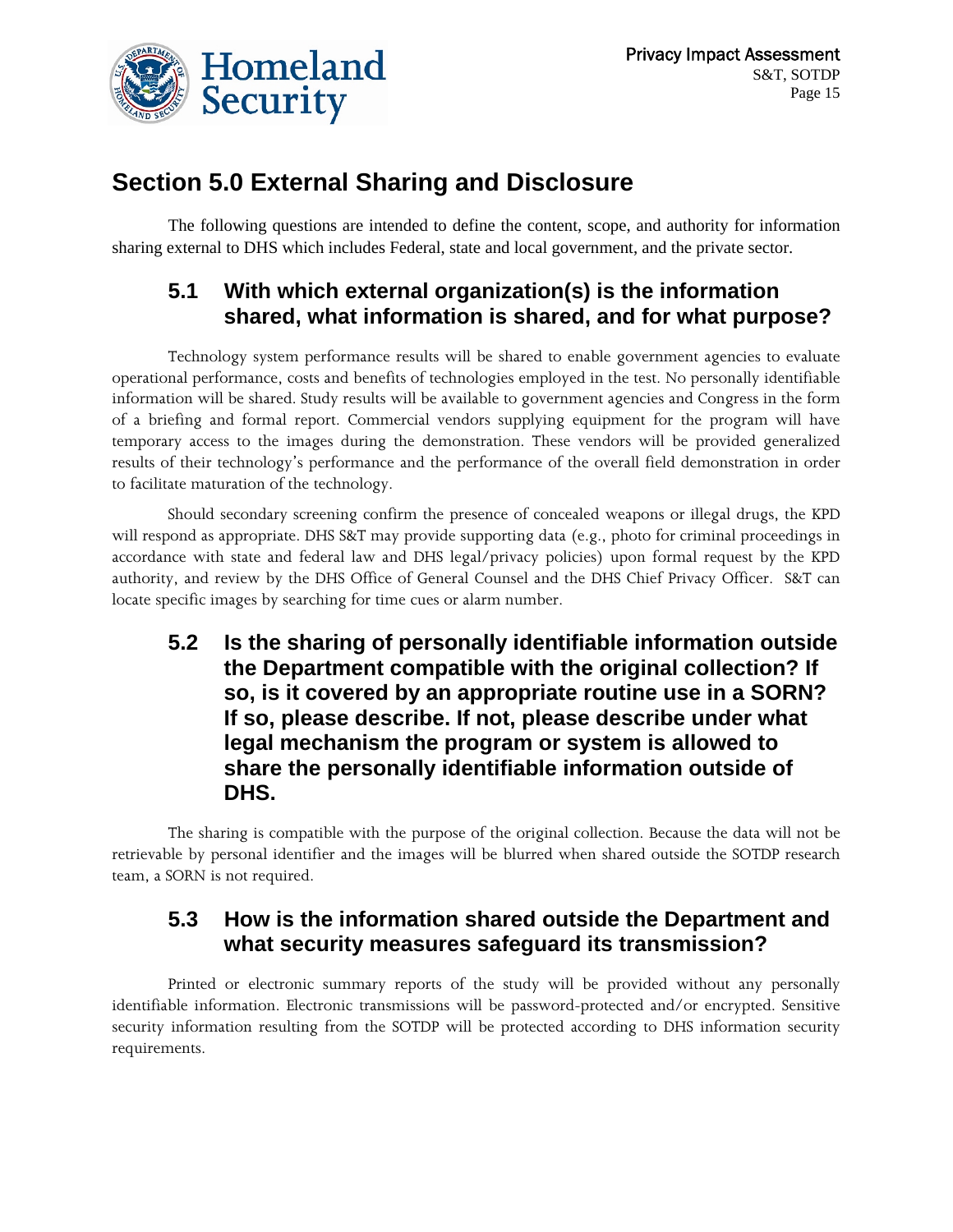

#### **5.4 Privacy Impact Analysis: Given the external sharing, explain the privacy risks identified and describe how they were mitigated.**

For results presenting a camera image of an individual, the facial features will be obscured or blurred prior to sharing so that no personal information is provided to anyone external to the SOTDP research team. For KPD authorities, the clear image photo may be provided (in accordance with state and federal laws and DHS legal/privacy policies) if formally requested for criminal proceedings.

## **Section 6.0 Notice**

The following questions are directed at notice to the individual of the scope of information collected, the right to consent to uses of said information, and the right to decline to provide information.

#### **6.1 Was notice provided to the individual prior to collection of information?**

The approach to the venue where the SOTDP technologies are set up will be clearly marked, indicating that experimental screening technology will be used along with nature of that technology. Individuals will be given the choice to participate in the research effort or to use of the other points of entry. The KPD screening standards will apply at all points of entry meaning everyone attending the event will be subject to the same level of security screening. The signage that will be used has not yet been developed, but will be very similar to that used for the Rail Security Pilot. S&T will work with the Civil Rights and Civil Liberties Office to develop appropriate notice. Below is an example of similar signage used in the Rail Security Pilot:

"Passenger Advisory, Exchange Place Station, February 6 – March 1, 2006

The U.S. Department of Homeland Security, in cooperation with PATH, a subsidiary of the Port Authority of New York and New Jersey, is conducting a pilot project to test the effectiveness of explosives detection systems to protect rail rapid-transit passengers.

Notice: All passengers entering the PATH Exchange Place Station are advised that they and their carry-on items, may be subject to a security inspection, upon request.

Passengers who do not agree with such inspection will not be allowed to enter the PATH system at Exchange Place and must exit this station."

Alternative means of entering the venue will also be afforded to the patrons.

#### **6.2 Do individuals have the opportunity and/or right to decline to provide information?**

The notice, as described in 6.1, will provide prominent notice to patrons of their options including the opportunity to enter the venue where the test will take place or choose to enter via another gate thereby opting out of the program study with no record of declination or penalty.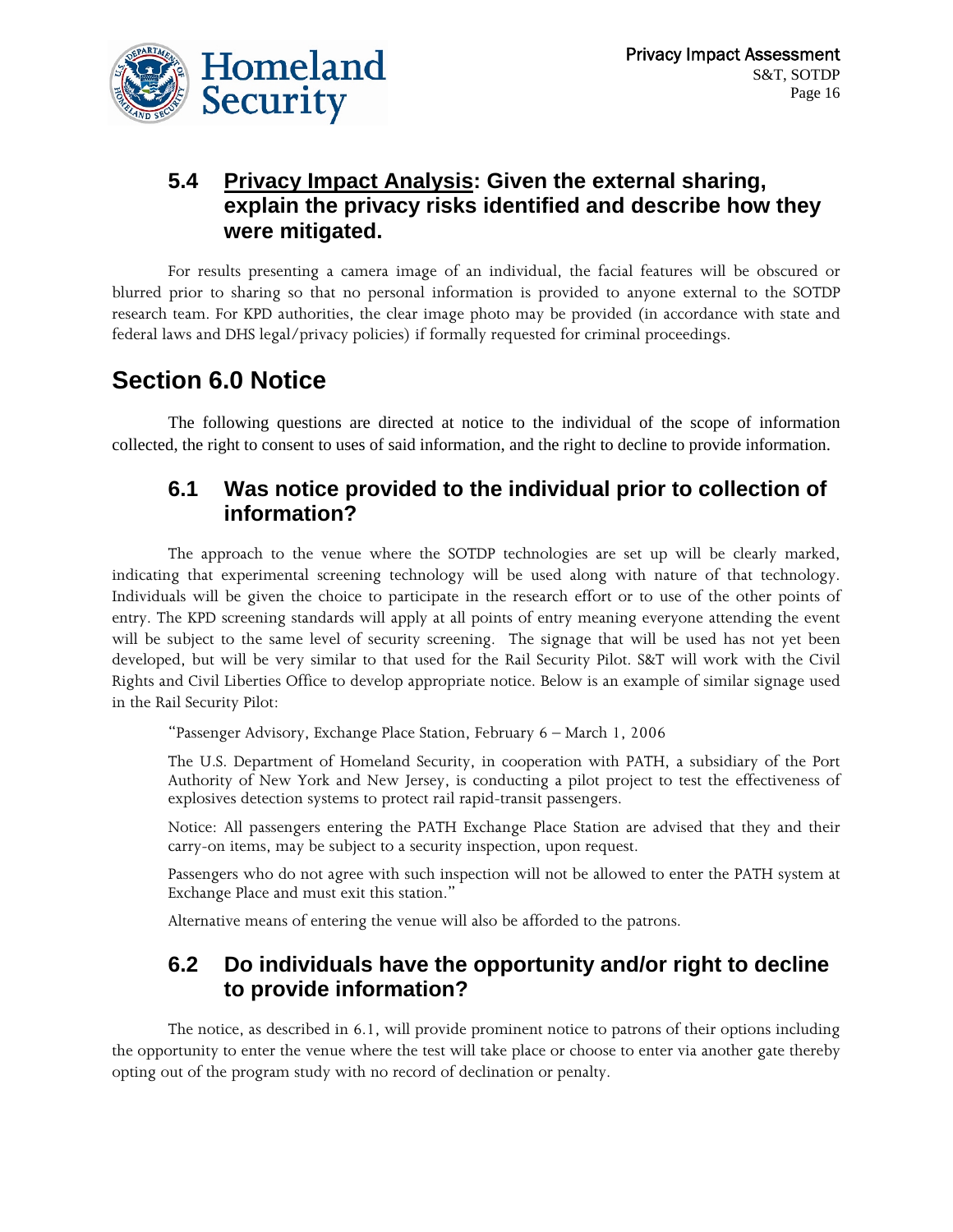

#### **6.3 Do individuals have the right to consent to particular uses of the information? If so, how does the individual exercise the right?**

No. Once the patron chooses to enter the inspection area as defined by temporary signage, the person has consented to have images obtained by the SOTDP research team.

#### **6.4 Privacy Impact Analysis: Describe how notice is provided to individuals, and how the risks associated with individuals being unaware of the collection are mitigated.**

Individuals will be provided adequate notice, as described in 6.1, that security screening will occur en route to the chosen venue gate. An individual may choose not to have their images collected by entering the venue through a separate gate. Sufficient notice of the location and type of screening has mitigated the risk of the individual being unaware of the collection of information.

# **Section 7.0 Access, Redress and Correction**

The following questions are directed at an individual's ability to ensure the accuracy of the information collected about them.

#### **7.1 What are the procedures that allow individuals to gain access to their information?**

Individuals may not gain access to their information. No additional personally identifiable information is collected to associate an individual in an image, nor will the public have access to the image database. Nonetheless, if a person is arrested based on illegal activity identified by the images and by KPD secondary screening, they may request copies of these images from the KPD.

#### **7.2 What are the procedures for correcting inaccurate or erroneous information?**

If alarm resolution is required, a graded interdiction approach will be implemented by KPD authorities, according to KPD standard operating procedures. For the lowest perceived threats, the KPD may conduct a brief interview with the individual. For threats of greater concern, a physical search may be conducted by the KPD. Irrespective of the interdiction approach, if nothing is found then the individual will be allowed to continue on their way and no personal information will be collected. The individual will be identified for secondary screening by comparing the image associated with the sensor alert (see above discussion) to the individual being screened. In all scenarios, the KPD will follow its standard operating procedure for security screening and will be fully supported by the onsite SOTDP research team.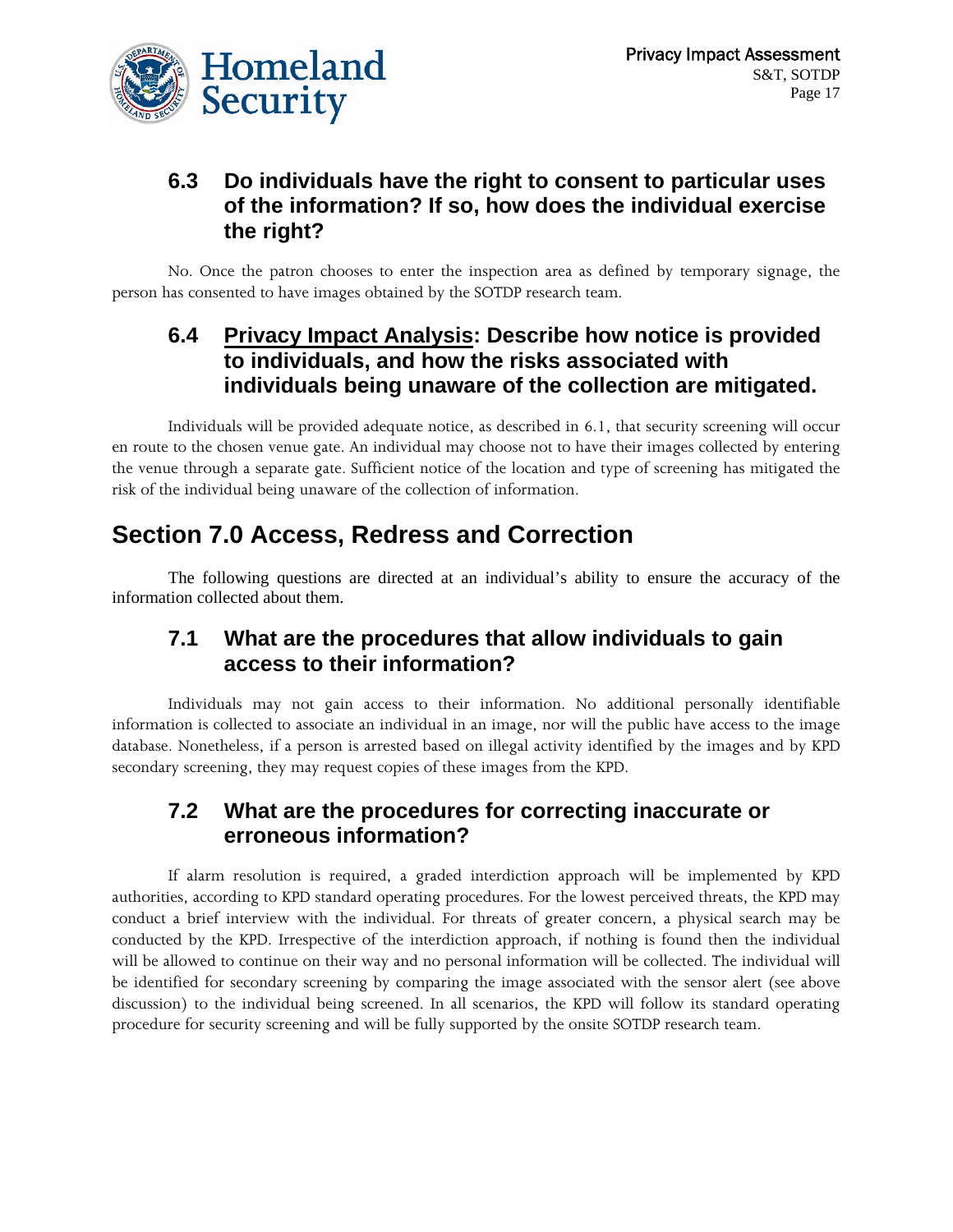

#### **7.3 How are individuals notified of the procedures for correcting their information?**

As noted in 7.2, any necessary corrections will occur during the screening process. Therefore, there is no information to be corrected.

#### **7.4 If no formal redress is provided, what alternatives are available to the individual?**

The individual has the alternative of not participating in the study by entering the venue through a separate approach.

#### **7.5 Privacy Impact Analysis: Please discuss the privacy risks associated with the redress available to individuals and how those risks are mitigated.**

Individuals will not have access to collected images. No personally identifiable information besides the images is collected, thus the images are not catalogued by retrievable personal information. The risk to the individual would be a false positive erroneously indicating that he or she was transporting explosives or related materials. Any such erroneous information will be corrected during secondary screening by the KPD.

# **Section 8.0 Technical Access and Security**

The following questions are intended to describe technical safeguards and security measures.

#### **8.1 What procedures are in place to determine which users may access the system and are they documented?**

Only the SOTDP research team will have access to both the clear and blurred images collected while in the field, and later during data analysis/summary report preparation. Team members must request access from the SOTDP Technical Director. Access will be granted on a need-to-know basis.

KPD surveillance cameras would be capturing clear images of individuals regardless of the presence of SOTDP technologies. The SOTDP surveillance cameras discussed in the table in Section 1.1 do not create blurred images. The SOTDP research team has committed to blur any images collected if they will be viewed by anyone outside the SOTDP research team. The images will be retained as part of the research project. An image will be correlated with an assessment (provided by local LE) of what the person may have been carrying at the time to cause an alert. This will support further R&D to refine the technologies and reduce the false positive rate.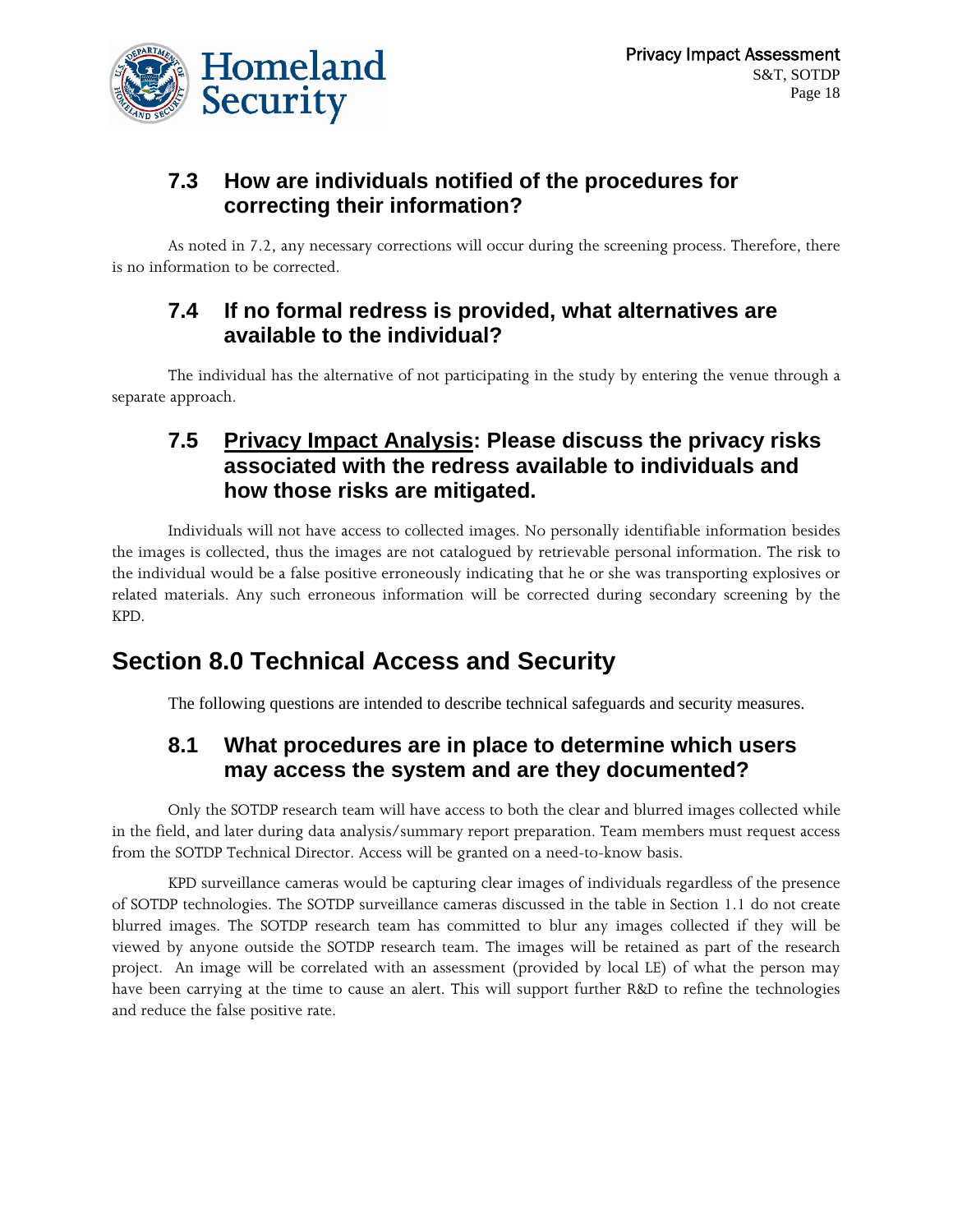

#### **8.2 Will Department contractors have access to the system?**

Yes. PNNL, a U.S. Government National Laboratory, and MITRE will have access to the system. Commercial vendors supplying technology for the program (operating under contract with DHS) will support the field operations, providing technical advice on optimum operation of the technologies. These vendors will have access to the data during the demonstration.

#### **8.3 Describe what privacy training is provided to users either generally or specifically relevant to the program or system?**

Appropriate privacy training will be developed and provided to the limited number of individuals on the SOTDP research team with actual access to the system.

#### **8.4 Has Certification & Accreditation been completed for the system or systems supporting the program?**

The S&T CIO has confirmed that C&A is not required.

#### **8.5 What auditing measures and technical safeguards are in place to prevent misuse of data?**

To prevent the misuse of data, access to identifying images will be limited to the SOTDP research team. All contractors and vendors with access to any identifying data will sign non-disclosure agreements. Images shared with anyone external to the SOTDP research team will be blurred. All data will be protected by passwords and access to the data will be carefully controlled.

#### **8.6 Privacy Impact Analysis: Given the sensitivity and scope of the information collected, as well as any information sharing conducted on the system, what privacy risks were identified and how do the security controls mitigate them?**

The privacy risk would be the unauthorized distribution of an individual's image. To mitigate this risk, access to the clear images is limited to the S&T research team. The bulk of image data collected will be translated into statistical performance characteristics of the technology by the DHS technical team. All S&T research team members have been trained on the appropriate use of the clear image. In addition, the images will be password protected, encrypted for transmission, and stored behind a network firewall.